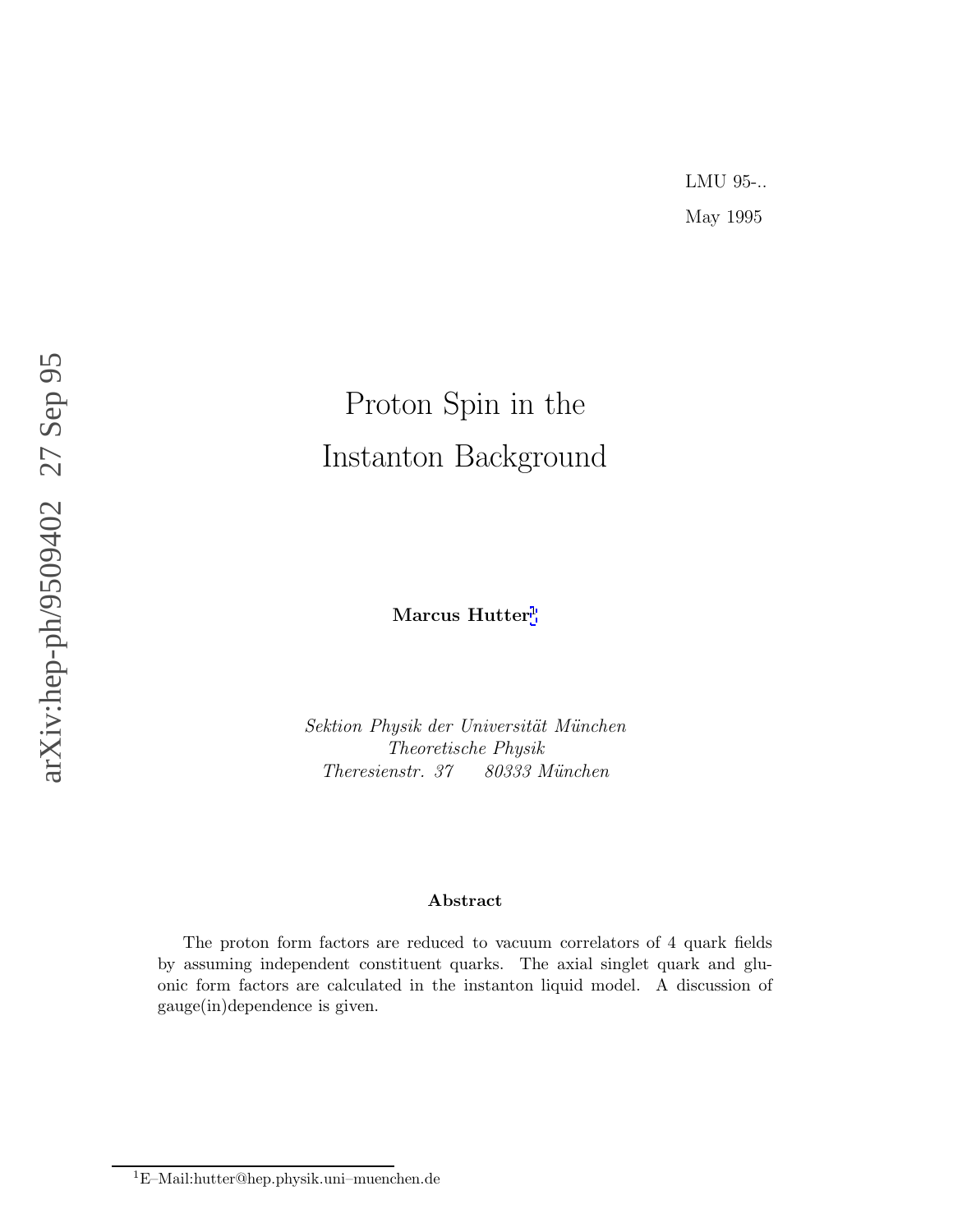### **Contents**

|              | 1 Introduction                                               | $\mathbf{1}$   |
|--------------|--------------------------------------------------------------|----------------|
|              | 2 Measurement of the Axial Form Factors                      | $\mathbf{1}$   |
|              | 3 Axial Singlet Currents & Anomaly                           | $\overline{2}$ |
|              | 4 The Proton Spin and its Interpretation                     | 3              |
|              | 5 Reduction of the Proton Form Factors to Vacuum Correlators | 6              |
|              | 6 The Axial Form Factors $G_{1/2}^{GI}(q)$                   | 7              |
|              | 7 The Anomaly Form Factor $A(q)$ *                           | 8              |
|              | 8 The Gluonic Form Factors $K_{1/2}^{GI}(q)$                 | 10             |
| 9            | <b>Discussion</b>                                            | 11             |
| J References |                                                              |                |

### **1 Introduction**

A variety of predictions concerning chiral symmetry breaking can be made within the instanton liquid model. Although the 't Hooft interaction [[24](#page-14-0)] explicitly breaks the  $U(1)$ axial symmetry, instanton models are up to now not too successful in describing quantitatively the axial singlet channel. The most interesting quantities are the  $\eta'$  mass and the spin of the proton.

Sections 2, [3](#page-2-0) and [4](#page-4-0) are an introduction to the proton spin problem. In section [5](#page-6-0) the proton form factors are reduced to vacuum correlators of 4 quark fields by assuming independent constituent quarks. The axial singlet quark and gluonic form factors are calculated in section [6](#page-8-0), [7](#page-9-0) and [8](#page-10-0) by using the propagator and 4 point functions of the instanton liquid model. Gauge(in)dependence is examined. A discussion of the results and a comparison with [[25\]](#page-14-0) is given in section [9.](#page-12-0)

### **2 Measurement of the Axial Form Factors**

The forward matrix elements of the axial currents

$$
s_\mu \Delta \psi = \langle ps | \bar{\psi} \gamma_\mu \gamma_5 \psi | ps \rangle \quad , \quad \psi = u, d, s
$$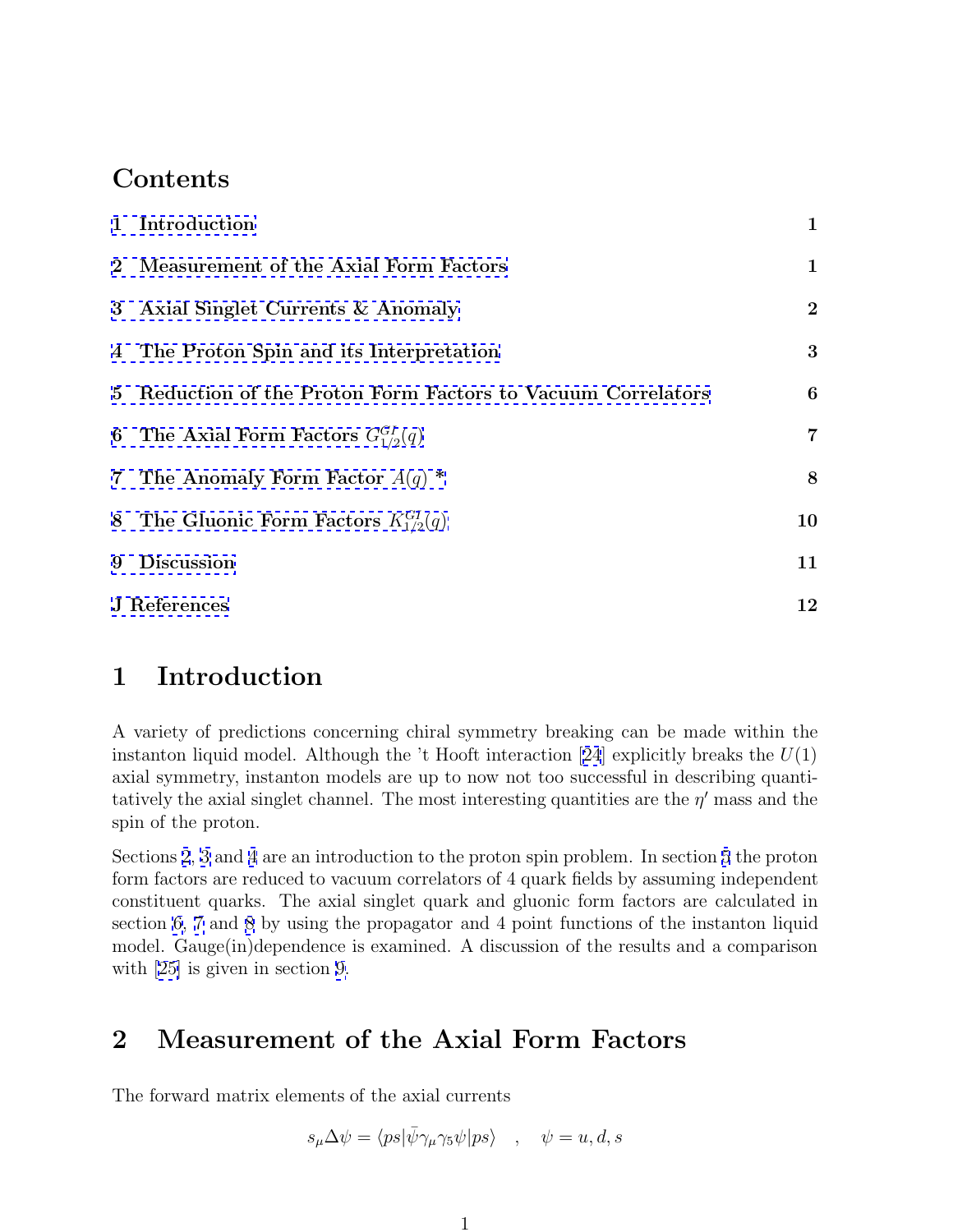<span id="page-2-0"></span>can be interpreted as the quark spin content of the proton, in a sense defined more accurately in the following sections. Three independent linear combinations of  $\Delta \psi$  have been measured, thus allowing to extract their individual values.

From the neutron  $\beta$ -decay, using isospin invariance, one gets [[7, 10\]](#page-13-0)

$$
a_3 = g_A = \Delta u - \Delta d = F + D = 1.254 \pm 0.06 .
$$

From the octet hyperon  $\beta$ -decay, using  $SU(3)_F$  symmetry, one gets [\[9, 10\]](#page-13-0)

$$
\sqrt{3}a_8 = \Delta u + \Delta d - 2\Delta s = 3F - D = 0.688 \pm 0.0035 .
$$

From the spin dependent structure function  $g_1^p$  of the proton, which has been measured by EMC [[11](#page-13-0)] and SMC [[12\]](#page-13-0), one can extract

$$
\Gamma_p = \int_0^1 g_1^p(x) dx = \frac{4}{9} \Delta u + \frac{1}{9} \Delta d + \frac{1}{9} \Delta s + O(\alpha_s) = 0.142 \pm 0.014
$$
 (1)

where we have given the world average value.

Of special interest is the quarkspin sum, which can be extracted from the values given above,

$$
\Delta \Sigma^{GI} = \sqrt{\frac{3}{2}} a_0 = \Delta u + \Delta d + \Delta s = 0.27 \pm 0.13
$$
 (2)

where the  $O(\alpha_s)$  corrections have been included. It deviates significantly from the naive quark model value  $\Delta\Sigma_{qm} = 1$ . This deviation is the origin of the so called spin problem. Further the large polarization of strange quarks in the proton

$$
\Delta s = -0.1 \pm 0.05
$$

is counter intuitive because this indicates a large strange quark content of the proton.

Much more could be said about proton spin phenomenology and the experiments. For an introduction and further references see [[14](#page-13-0), [15](#page-13-0), [16, 11](#page-13-0)]. We will now give a more thorough definition and interpretation of  $\Delta\Sigma^{GI}$  and other quantities, which we want to calculate within the instanton model.

#### **3 Axial Singlet Currents & Anomaly**

It is well known that products of operators at the same spacetime point are very singular objects. In order to make the expressions well defined one has to regularize and renormalize the operator products. An anomaly appears, if this procedure breaks a symmetry of the theory. The most important ones are the breakdown of the scale invariance and the breakdown of the axial symmetry  $|17|$  $|17|$  $|17|$ . In the following we are interested in the axial anomaly [\[18\]](#page-13-0). The operator product which has to be regularized is the axial singlet current,

$$
J_{\mu 5}(x) = \sum_{q \in \{u,d,s,\ldots\}} \bar{q}(x)\gamma_{\mu}\gamma_5 q(x) \tag{3}
$$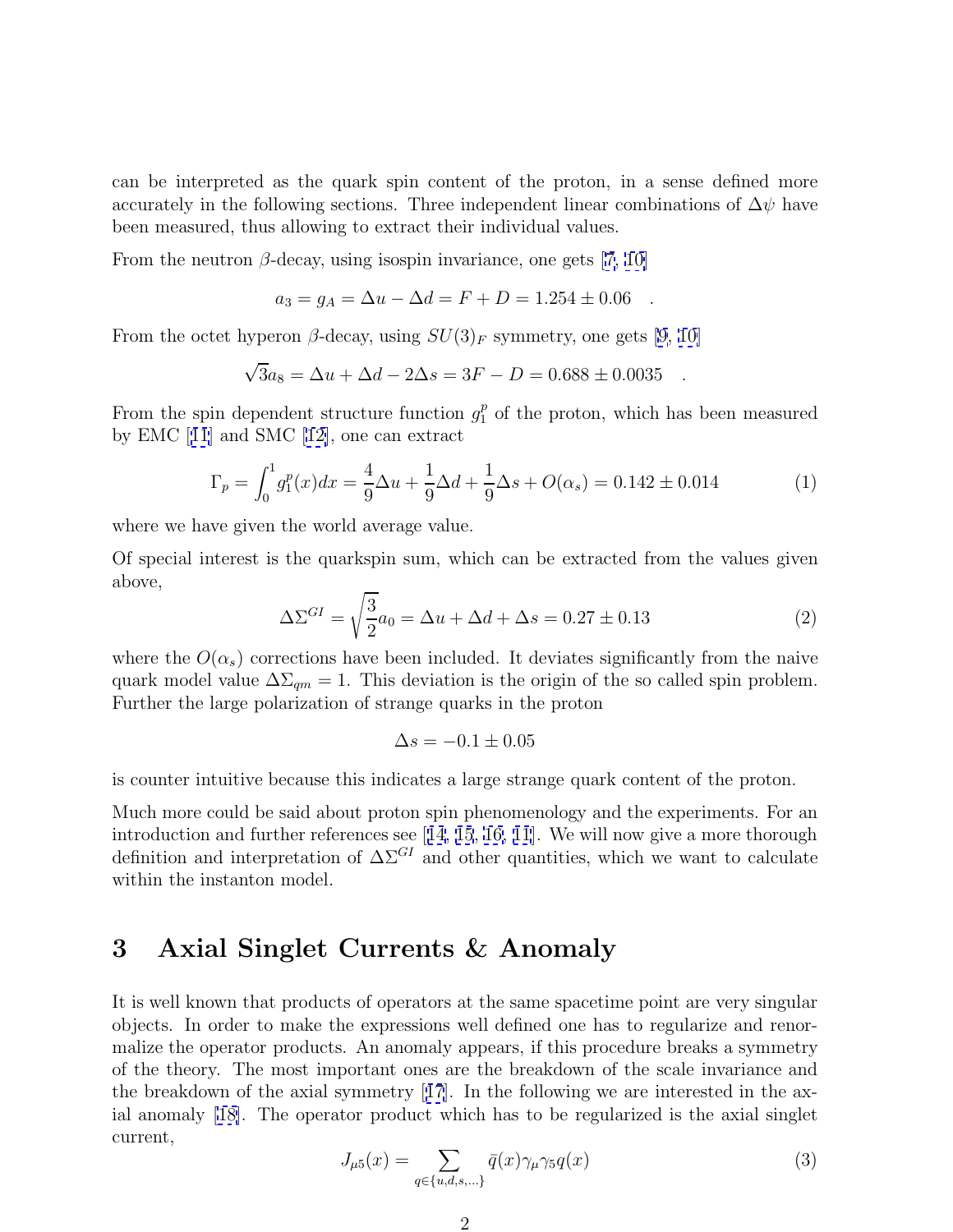<span id="page-3-0"></span>which seems to be local, gauge invariant and conserved<sup>2</sup>. Unfortunately after regularization one of the three properties is unavoidably lost. Therefore we can define two different local currents, a conserved (c) one and a gauge invariant (GI) one. The third GI, con-served and non-local current is discussed in [[19\]](#page-13-0) in connection with the  $U(1)$  problem. We will suppress the summation over quark flavors and write  $\psi$  for the quark field operator:

$$
J_{\mu 5}^{GI}(x) = \lim_{\varepsilon \to 0} \bar{\psi}(x + \varepsilon) \gamma_{\mu} \gamma_5 P \exp\left(i \int_x^{x + \varepsilon} dz \cdot A(z)\right) \psi(x)
$$
  
\n
$$
J_{\mu 5}^c(x) = \lim_{\varepsilon \to 0} \bar{\psi}(x + \varepsilon) \gamma_{\mu} \gamma_5 \psi(x)
$$
\n(4)

The difference between the two currents is described by the anomaly current  $K_{\mu}$ :

$$
K_{\mu}(x) = \frac{N_f \alpha_s}{2\pi} \varepsilon_{\mu\nu\rho\sigma} \text{tr}_c A^{\nu} (G^{\rho\sigma} - \frac{2}{3} A^{\rho} A^{\sigma}) , J_{\mu 5}^{GI} = J_{\mu 5}^c + K_{\mu}
$$
  
\n
$$
\partial^{\mu} K_{\mu}(x) = \frac{N_f \alpha_s}{2\pi} \text{tr}_c G \tilde{G}(x) = a(x)
$$
  
\n
$$
\partial^{\mu} J_{\mu 5}^c(x) = 2m J_5(x) , J_5 = i \bar{\psi} \gamma_5 \psi .
$$
\n(5)

m is the current quark mass and  $N_f$  is the number of quark flavors. Note, that the splitting of  $J_{\mu 5}$  in a conserved and an anomaly part is gauge dependent. There are attempts to define both uniquely on physical grounds [[15](#page-13-0)]. The intention is to define  $J_{\mu 5}^c$  as the naive parton model spin and  $K_{\mu}$  as some gluonic contribution. The proton matrix elements of the various currents can be expressed in terms of real form factors  $G_i, K_i, A and J$ :

$$
\langle p's'|J_{\mu 5}^{GI}(0)|ps\rangle = \bar{u}_{s'}(p') \left[\gamma_{\mu}\gamma_{5}G_{1}^{GI}(q^{2}) - q_{\mu}\gamma_{5}G_{2}^{GI}(q^{2})\right]u_{s}(p) \n\langle p's'|J_{\mu 5}^{c}(0)|ps\rangle = \bar{u}_{s'}(p') \left[\gamma_{\mu}\gamma_{5}G_{1}^{c}(q^{2}) - q_{\mu}\gamma_{5}G_{2}^{c}(q^{2})\right]u_{s}(p) \n\langle p's'|K_{\mu}(0)|ps\rangle = \bar{u}_{s'}(p') \left[\gamma_{\mu}\gamma_{5}K_{1}(q^{2}) - q_{\mu}\gamma_{5}K_{2}(q^{2})\right]u_{s}(p) \n\langle p's'|a(0)|ps\rangle = 2MiA(q^{2})\bar{u}_{s'}(p')\gamma_{5}u_{s}(p) \n\langle p's'|J_{5}(0)|ps\rangle = iJ(q^{2})\bar{u}_{s'}(p')\gamma_{5}u_{s}(p)
$$
\n(6)

M is the proton mass and  $q = p' - p$ . From (5) one can derive the following relations between the form factors:

$$
G_1^{GI} = G_1^c + K_1 \quad , \quad G_2^{GI} = G_2^c + K_2
$$
  
\n
$$
G_1^c - \frac{q^2}{2M}G_2^c = \frac{m}{M}J \quad , \quad K_1 - \frac{q^2}{2M}K_2 = A
$$
  
\n
$$
G_1^{GI} - \frac{q^2}{2M}G_2^{GI} = \frac{m}{M}J + A \quad ,
$$
\n(7)

where all form factors are evaluated at  $q$ . The last equation relates only GI quantities. In the next section we show that the form factor  $G_1^{GI}$  at zero momentum transfer can be connected with the proton spin.

<sup>&</sup>lt;sup>2</sup> We will use the term 'conserved' even for  $m_q \neq 0$ . Sometimes this current is called the symmetric current in the literature.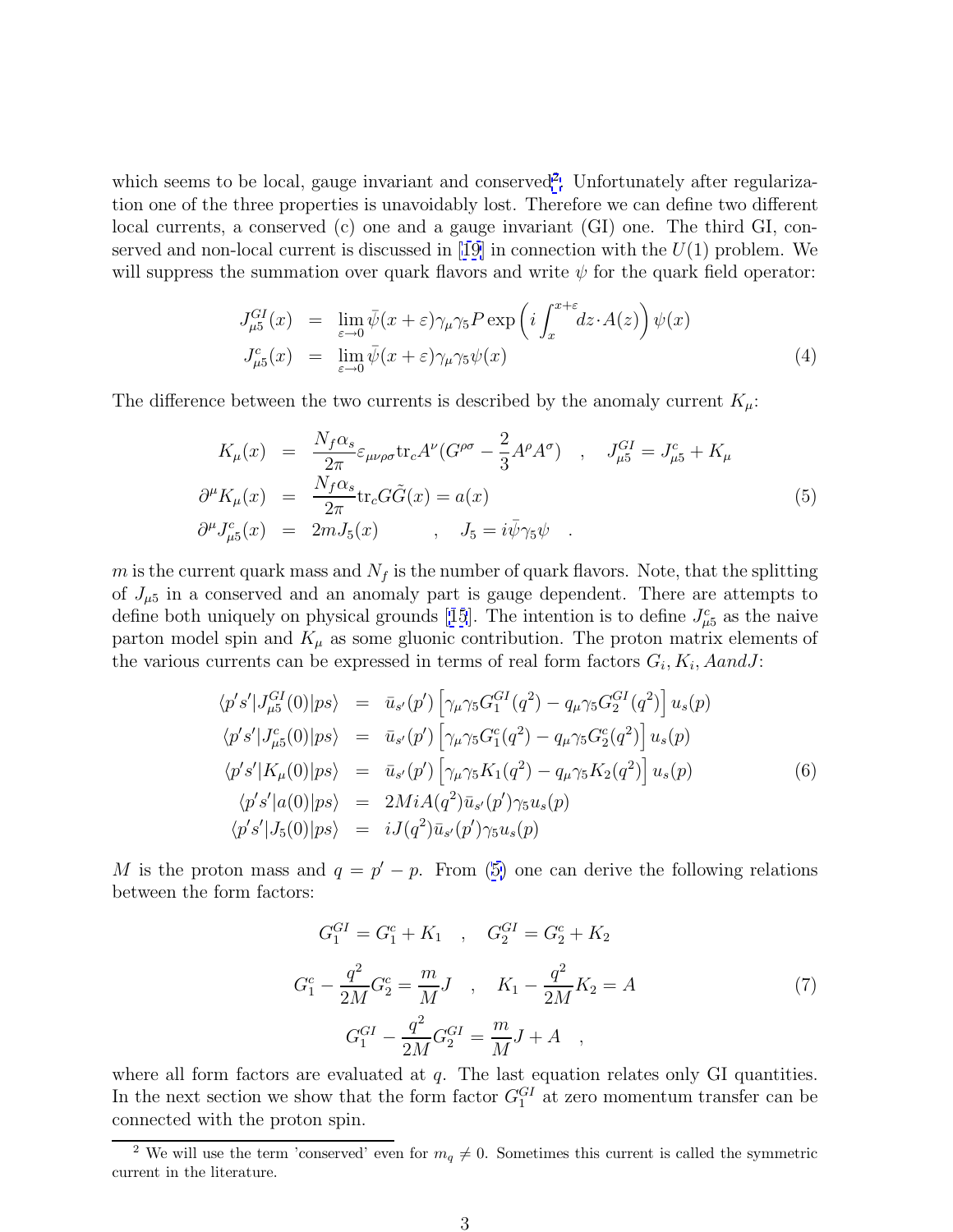#### <span id="page-4-0"></span>**4 The Proton Spin and its Interpretation**

The stress tensor  $T_{\mu\nu}$  is conserved  $(\partial_{\mu}T^{\mu\nu}=0)$  symmetric and GI and can be constructed from the Noether theorem. The angular momentum density tensor  $M^{\mu\nu\rho}$  associated with Lorentz transformations can be expressed in terms of  $T_{\mu\nu}$ :

$$
M^{\mu\nu\rho} = x^{\nu} T^{\mu\rho} - x^{\rho} T^{\mu\nu} \tag{8}
$$

M can be decomposed in spin and orbital contribution of quarks and gluons [[10](#page-13-0)]:

$$
M^{\mu\nu\rho} = M_{q,orb}^{\mu\nu\rho} + M_{q,spin}^{\mu\nu\rho} + M_{g,orb}^{\mu\nu\rho} + M_{g,spin}^{\mu\nu\rho} - \frac{1}{4} G^2 (x^{\nu} g^{\mu\rho} - x^{\rho} g^{\mu\nu}) + \partial (\cdots)
$$
  
\n
$$
M_{q,orb}^{\mu\nu\rho} = \frac{1}{2} i \bar{\psi} \gamma^{\mu} (x^{\nu} \partial^{\rho} - x^{\rho} \partial^{\nu}) \psi , \quad M_{q,spin}^{\mu\nu\rho} = \frac{1}{2} \varepsilon^{\mu\nu\rho\sigma} \bar{\psi} \gamma_{\sigma} \gamma_5 \psi = \frac{1}{2} J_{\sigma 5}^{GI}
$$
  
\n
$$
M_{g,orb}^{\mu\nu\rho} = -G^{\mu\sigma} (x^{\nu} \partial^{\rho} - x^{\rho} \partial^{\nu}) A_{\sigma} , \quad M_{g,spin}^{\mu\nu\rho} = G^{\mu\rho} A^{\nu} - G^{\mu\nu} A^{\rho}
$$
  
\n(9)

The last two terms in  $M^{\mu\nu\rho}$  do not contribute to the angular momentum operator

$$
J^i = \frac{1}{2} \varepsilon^{ijk} \int d^3x \ M^{0jk}(x) \quad . \tag{10}
$$

Taking the matrix element of  $J_z$  in a proton state, where the proton is aligned in zdirection and at rest we get the spin of the proton

$$
\Delta J = \frac{1}{\mathcal{N}} \langle ps | J_z | ps \rangle = \frac{1}{2} \varepsilon^{3jk} \langle ps | M^{0jk}(0) | ps \rangle \quad , \quad \mathcal{N} = \langle p, s | p, s \rangle = \delta^{3}(0) \tag{11}
$$

The total spin of the proton is with no doubt  $1/2$  and we get the sum rule

$$
\Delta J = \Delta L_q + \frac{1}{2} \Delta \Sigma^{GI} + \Delta L_g + \Delta g = \frac{1}{2}
$$
\n(12)

where  $(\Delta L_q, \frac{1}{2} \Delta \Sigma^{GI}, \Delta L_g, \Delta g)$  are the (quark-orbital, quark-spin, gluon-orbital, gluonspin) contribution to the proton spin, defined as matrix elements of the various parts of M given above. Therefore The GI axial current measures the quark spin contribution to the proton spin. The space integral in 10 can be cancelt with the state normalization and we get in covariant notation:

$$
s_{\mu} \Delta \Sigma^{GI} = \langle ps | J_{\mu 5}^{GI}(0) | ps \rangle \quad \Longrightarrow \quad \Delta \Sigma^{GI} = G_1^{GI}(0) \tag{13}
$$

In the naive quark model the proton consists of three quarks at rest. There is no orbital and no gluonic contribution to the proton spin. This leads to the Ellis-Jaffe sum rule  $\Delta J$  $=\frac{1}{2}\Delta\Sigma^{GI} = 1/2$ . In the real world the identification of  $\Delta\Sigma^{GI}$  with the proton spin is not correct, because  $J_{\mu 5}^{GI}$  measures the spin of the (nearly massless) current quarks whereas the proton consists of three massive ( $\approx 300 \text{ MeV}$ ) constituent quarks. Further in a model of non-interacting constituent quarks the axial current which measures the constituent quark spin should be anomaly free because the anomaly is due to the interaction with gluons. Therefore the conserved current  $J_{\mu 5}^c$  might be identified with the constituent quark spin operator.

$$
s_{\mu} \Delta \Sigma^{c} = \langle ps | J^{c}_{\mu 5}(0) | ps \rangle \quad \Longrightarrow \quad \Delta \Sigma^{c} = G_{1}^{c}(0) \stackrel{?}{=} 1 \quad . \tag{14}
$$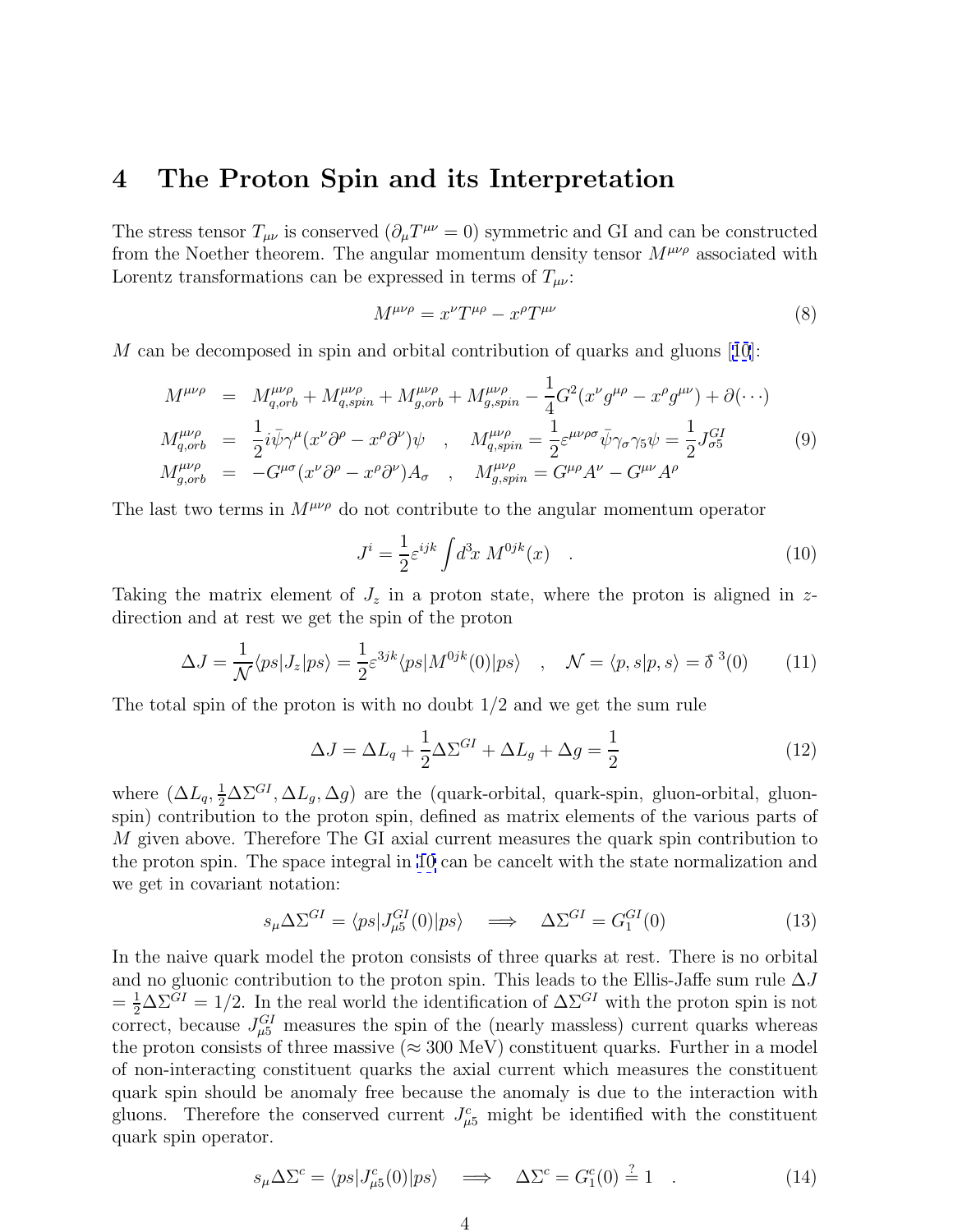<span id="page-5-0"></span>From [\(7](#page-3-0)) we get

$$
\Delta \Sigma^{GI} = \Delta \Sigma^c + K_1(0) \tag{15}
$$

which can now be interpreted in the following way: The spin of the constituent quarks  $\Delta\Sigma^c$  are formed by the spin of the current quarks  $\Delta\Sigma^{GI}$  and a rest  $-K_1(0)$ , which contains orbital and gluonic contributions. The origin of these contributions is not the motion and interaction of the constituent quarks inside the proton, because the constituent quarks are noninteracting and at rest in the naive quark model, but due to the formation of massive quarks from massless quarks. Therefore (15) may be discussed for an individual "constituent" quark. Further the gluonic configurations which are responsible for the generation of the quarkmass also determine the value of  $K_1(0)$ .

E.g. in a BAG model a massive quark is formed by confining a massless quark to a sphere. The spin of the massive constituent quark is the sum of the spin  $(\frac{1}{2} \Delta \Sigma^{GI})$  and the oribtal  $\frac{1}{2}(1 - \Delta \Sigma^{GI})$  contribution of the current quark. The BAG, which might be formed by nonperturbative gluonic configurations, is responsible for the mass generation and indirectly for the orbital contribution. From analytical and numerical calculations we know, that in the BAG model the constituent spin is splitted into 70% spin and 30% orbital contribution when starting with massless quarks.

Whereas (15) is rigorously true, the interpretation of  $\frac{1}{2}\Delta\Sigma^c$  as the spin of a constituent quark and its value  $\frac{1}{2}$  is questionable. One reason is, that an axial current which describes massive constituent quarks is by no means conserved in contradiction to  $J_{\mu 5}^c$ .

There exists another relation between  $\Delta\Sigma^{GI}$  and the form factor A at zero momentum transfer. Before deriving this relation we have to give a short discussion about the order of limits and massless poles. The following limits are taken: The spacetime volume goes to infinity  $(V_4 \to \infty)$ , because the universe is actually very large, the current quark masses go to zero  $(m \to 0)$ , because the up and down masses are very small and  $q \to 0$ , because we are interested in the forward matrix elements. In principle the results can depend on the order of the limits and therefore they have to be choosen consistent with the physical situation. This means, that if in the real world e.g.  $q \ll m$  we first have to take  $q \to 0$  and then  $m \to 0$ . Actually we are interested in the forward matrix element  $(q \equiv 0)$  and  $m \neq 0$ in the real world and the order of limits just stated applies. Through the cluster theorem connected correlators in coordinate space have to decay to zero when the separation of two arguments tends to infinity. Therefore there are no  $\delta(q)$ -peaks in momentum space and the order of limits  $q \to 0$  and  $V_4 \to \infty$  can be taken at will. Because  $m^4V_4 \gg 1$  we have to take first  $V_4 \to \infty$  and then  $m \to 0$ . In statistical physics this is a well known fact, that a spontaneous breakdown of a symmetry only occurs, when there is a small explicit symmetry breaking term and the system volume tends to infinity. In the final end one may remove the symmetry breaking term. In QCD chiral symmetry is spontaneously broken (SBCS) and the small current quark mass is the explicit breaking of the chiral symmetry. Therefore it is mandatory first to take  $V_4 \rightarrow \infty$  and then  $m \rightarrow 0$  [\[21\]](#page-13-0). Therefore we can use the following order of limits

$$
\lim_{m \to 0} \{ \lim_{q \to 0} [\lim_{V_4 \to \infty} (\dots)] \}.
$$
\n(16)

This justifies the usage of the infinite volume formulation from the very beginning.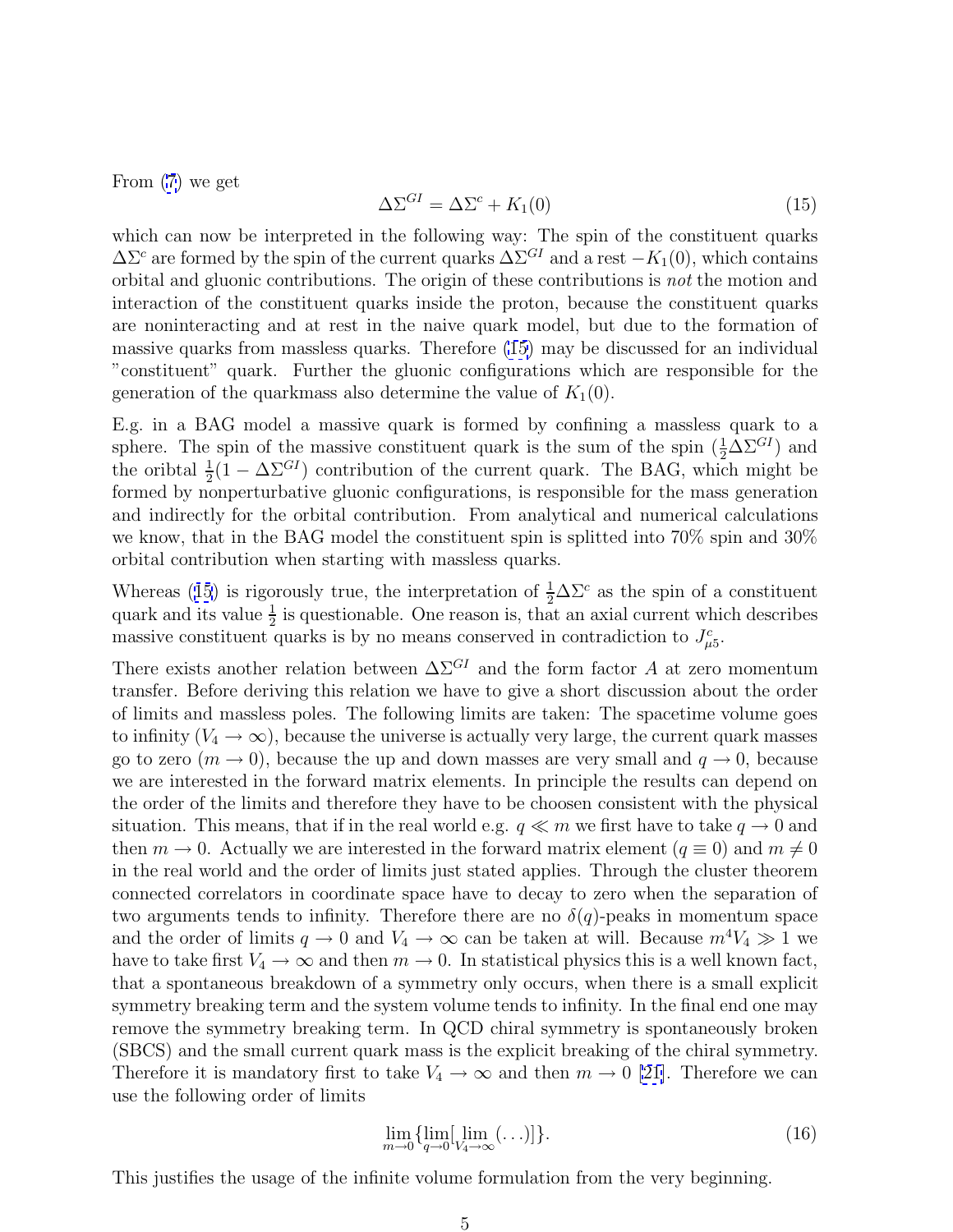<span id="page-6-0"></span>In real QCD there are no massless particles  $(m_{\pi} \neq 0)$ . Therefore GI form factors have no massless poles especially

$$
q^2 G_2^{GI}(q^2) \stackrel{q \to 0}{\longrightarrow} 0 \tag{17}
$$

From [\(7](#page-3-0)), [\(13\)](#page-4-0) and (17) we get

$$
\Delta \Sigma^{GI} = \frac{m}{M} J(0) + A(0) \tag{18}
$$

This relation is true wether there are Goldstone bosons in the axial singlet channel or not. Experimentally we know that the lightest particle in this channel is the  $\eta'$  with a mass of 958 MeV much too large to be a Goldstone boson. Therefore  $J(0)$  remains finite in the chiral limit and we obtain

$$
\Delta \Sigma^{GI} = A(0) \quad \text{for} \quad m \to 0 \tag{19}
$$

Assuming the non-existence of the axial singlet Goldstone boson from the very beginning the order of limits is of no importance in deriving (19). Note, that (19) is only true, if we take  $m = m_u = m_d = m_s$ , although all three masses tend to zero. Otherwise additional nonsinglet currents on the r.h.s. of (18) would survive the chiral limit [\[8](#page-13-0)].

Combining [\(7\)](#page-3-0), (17) and ([15](#page-5-0)) we can conclude that

$$
2M\Delta\Sigma^{c} = q^{2}G_{2}^{c}(q^{2})_{|q^{2}=0} = -q^{2}K_{2}(q^{2})_{|q^{2}=0}
$$

 $\Delta\Sigma^c$  is given by the pole residuum of  $G_2^c$ . Because  $G_2^{GI}$  has no massless pole  $\Delta\Sigma^c$  is also given by the pole of  $-K_2$ . These massless poles are called ghost poles and they may truly appear, even if there are no physical massless particles, because  $G_2^c$  and  $K_2$  are gauge dependent objects. Note that all other form factors defined in [\(7](#page-3-0)) are GI and therefore free of massless poles.

Table 4 summarizes the values for the form factors at zero momentum transfer for the following three cases:

- the naive quark model of non-interacting constituent quarks of mass  $m = M/N_f$ ,
- chiral QCD and the identification of  $\Delta\Sigma^c$  with the naive spin value 1,
- the instanton liquid model.

In the following sections we will calculate some of the form factors for a single constituent quark in the instanton liquid model.

### **5 Reduction of the Proton Form Factors to Vacuum Correlators**

In this section we will calculate some of the form factors defined above in the instanton liquid model. To apply the methods developed in [[2](#page-13-0)] we relate the form factors to vacuum correlation functions

$$
\langle p's'|B(0)|ps\rangle = \tag{20}
$$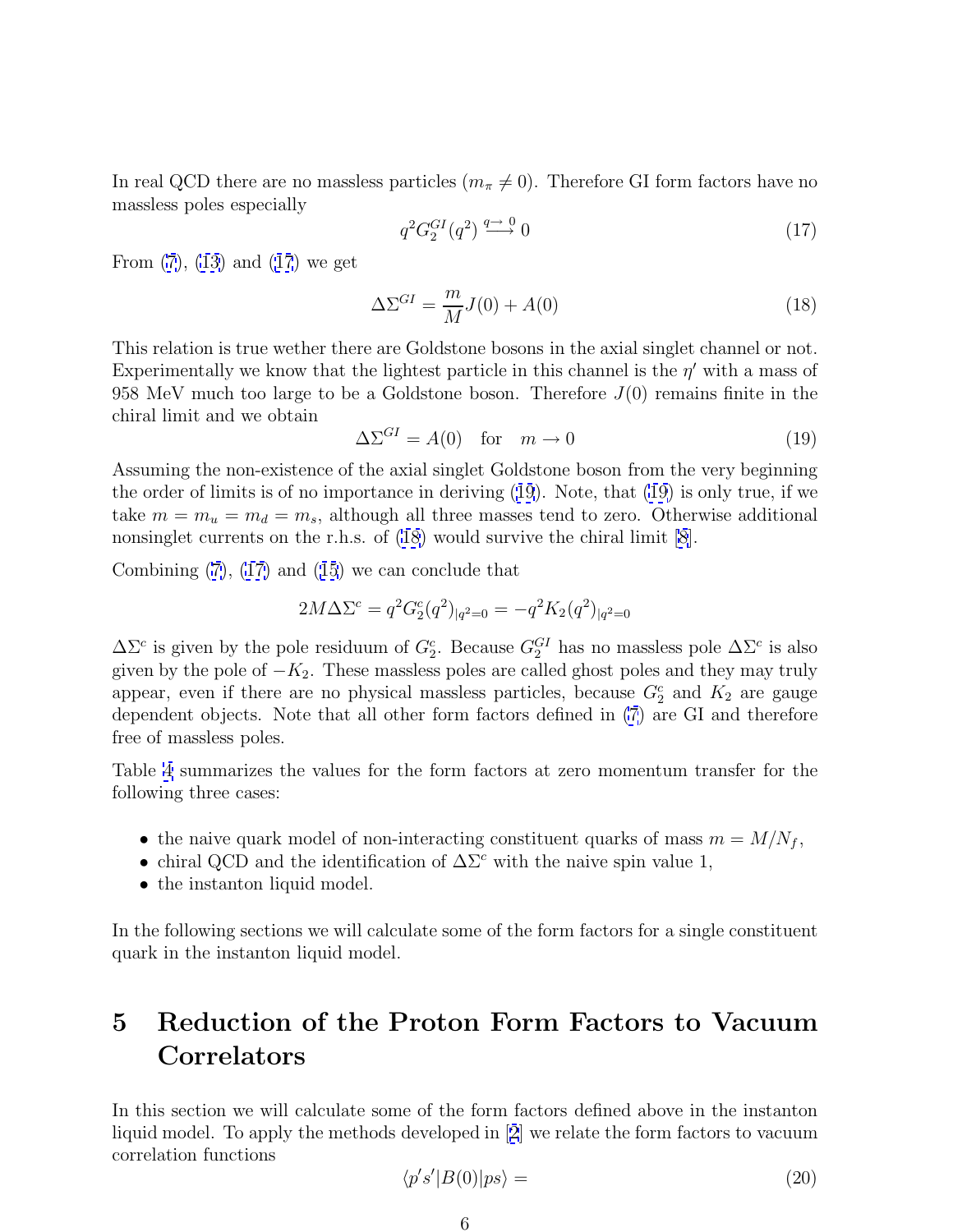<span id="page-7-0"></span>

|  | $\left[ \Delta \Sigma^c = \frac{q^2}{2M} G_2^c + \frac{m}{M} J \right] K_1 = \frac{q^2}{2M} K_2 + A \left[ \Delta \Sigma^{GI} - \frac{q^2}{2M} G_2^{GI} = \Delta \Sigma^c + K_1 = \frac{m}{M} J + A \right]$ |
|--|--------------------------------------------------------------------------------------------------------------------------------------------------------------------------------------------------------------|
|  |                                                                                                                                                                                                              |
|  | $m=0$   1 = 1 + 0   A-1= -1 + A   A - 0 = 1 + A-1= 0 + A                                                                                                                                                     |
|  |                                                                                                                                                                                                              |

Table 1: The proton form factors at zero momentum transfer  $q^2 = 0$  in the naive constituent quark model ( $N_f m = M$ ), in chiral QCD (m=0) and in the instanton-liquid model (Instanton). Experimentally A is 0.27.

$$
= -\frac{1}{Z_{\eta}} \bar{u}_{s'}(p') \left[ \int d^4x \, d^4z \, e^{ip'x - ipz} (i\partial_x - M)(-i\partial_z - M)\langle 0|T\eta(x)B(0)\bar{\eta}(z)|0\rangle \right] u_s(p) \quad .
$$

M is the proton mass and  $B(0)$  is an arbitrary local operator.  $\eta(x)$  is a local operator with the quantum numbers of a proton e.g. a product of three quark fields in an appropriate spin and flavor combination [\[20\]](#page-13-0). Assuming that  $\eta(x)$  tends to a free proton field operator for infinit times the proton states can be reduced and ([20](#page-6-0)) is just an LSZ reduction formula for composite fields. For our purpose the following form is more suitable

$$
\langle p's'|B(0)|ps\rangle = Z_{\eta}\bar{u}_{s'}(p')[\lim_{p^2,p'^2 \to M^2} S^{-1}(p')T_B(p',p)S^{-1}(p)]u_s(p)
$$
  
\n
$$
T_B(p',p) = \int d^4x \, d^4z \, e^{ip'x-ipz}\langle 0|\mathcal{T}\eta(x)B(0)\bar{\eta}(z)|0\rangle
$$
  
\n
$$
S(p) = \int d^4x \, e^{ipx}\langle 0|\mathcal{T}\eta(x)\bar{\eta}(0)|0\rangle = \frac{iZ_{\eta}}{p-M} + \text{continuum}
$$
  
\n
$$
Z_{\eta}^{1/2}u_s(p) = \langle 0|\eta(0)|ps\rangle
$$
\n(21)

The advantage of this form is, that the explicit knowledge of the mass M is not needed. In Euclidian calculations like lattice-, instanton- and OPE-calculations it is always difficult to extract pole masses.

This form can also be interpreted as a spectral representation of the 3 point function. Inserting two complete sets of states into the 3 point function and taking the limit  $p^2 =$  $p'^2 \to M^2$  to select the proton state one can directly attain (21).

If e.g.  $B(0)$  is a quark current, the 3 point function is a product of 8 quark fields, which is too complicated to be evaluated in a multi-instanton background. Let us assume that the proton consists of three nearly independent quarks. Then the main nonperturbative properties of the proton come from the formation of constituent quarks out of current quarks. The forces which confine the constituent quarks in the proton are assumed to modify the properties of the proton only in a minor way, except that the proton is then stable. This assumption is justified by the success of the constituent quark model. The form factors of the proton are therefore the sum of the form factors of the constituent quarks.  $\eta$  has to be replaced by a single quark field  $\psi$  of flavor up or *down* and M must be replaced by the constituent quark mass. In this case it is even more important to use (21) because one does not expect a definit pole mass for the quark propagator. Looking at the quark propagator in the instanton liquid model we see, that the  $p'$  term remains unrenormalized and therefore  $Z_{\psi} = 1$ . For a constant constituent mass this argument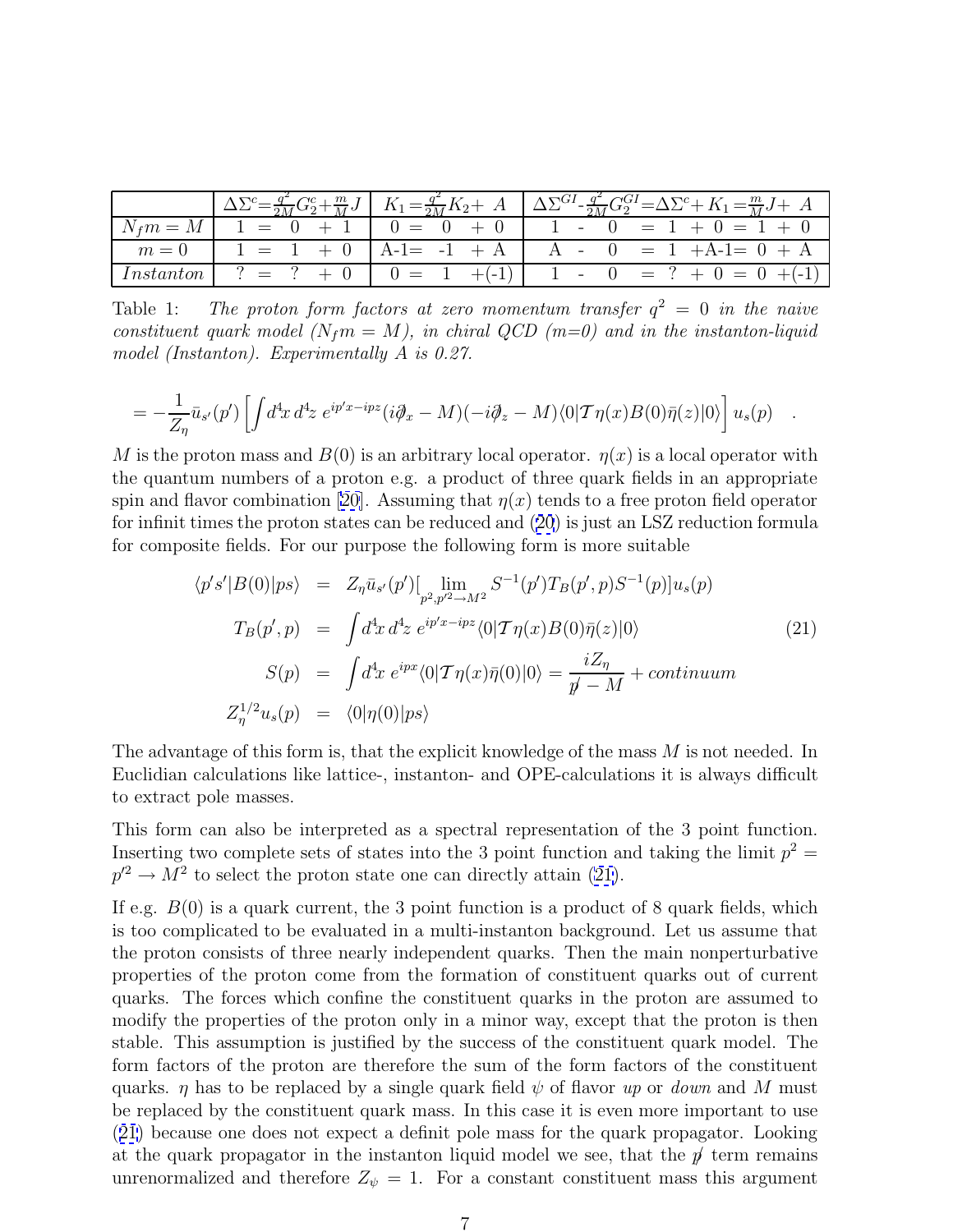<span id="page-8-0"></span>would be rigorously true. For a running mass it is plausible that  $Z_{\psi}$  is still approximately one. This fact is true in all models of chiral symmetry breaking I know. A conservative estimate is

$$
0.7 \le Z_{\psi} \le 1\tag{22}
$$

In the following we will set  $Z_{\psi} = 1$  remembering that this not an exact statement. The results for all form factors have to be multiplied with  $Z_{\psi}$ .

# $6$  The Axial Form Factors  $G_{1/2}^{GI}(q)$

The form factor of the current  $j_{\Gamma} = \bar{\psi} \Gamma \psi$  of a constituent quark can be reduced with the help of [\(21\)](#page-7-0) to a 4 point function

$$
tr_{CD}[T_{j_{\Gamma}}(p',p)\Gamma'] = \int d^4x \, d^4z \, e^{ip'x - ipz} tr_{CD}[\langle 0|\mathcal{T}\psi(x)\bar{\psi}(0)\Gamma\psi(0)\bar{\psi}(z)|0\rangle\Gamma'] =
$$
\n
$$
= \int d^4q \, \Pi_{\Gamma\Gamma'}(q-p,q-p',p,p')
$$
\n(23)

The polarisation functions  $\Pi_{\Gamma\Gamma'}$  are calculated are defined and calculated in the instanton liquid model in [\[2](#page-13-0)] and other works. For  $\Gamma = \gamma_{\mu} \gamma_5$  the connected part of the 4 point function is suppressed by  $O(n_R^{1/2})$ . In leading order in the instanton density only the disconnected part contributes and we get

$$
T_{j_{\mu 5}^{GI}}(p',p) = S(p')\gamma_{\mu}\gamma_5 S(p) \tag{24}
$$

Inserting (24) in [\(21\)](#page-7-0) and comparison with [\(6\)](#page-3-0) leads to

$$
\langle p's' | J_{\mu 5}^{GI}(0) | ps \rangle = \bar{u}_{s'}(p') \gamma_{\mu} \gamma_5 u_s(p)
$$
\n
$$
G_1^{GI}(q^2) = 1 \quad , \quad G_2^{GI}(q^2) = 0
$$
\n(25)

Note, that  $\Pi_{\Gamma\Gamma'}$  was calculated in singular gauge, but the connected part is suppressed in any gauge and the disconnected part only depends on the propagators, which cancel out anyway. The form factors  $G_{1/2}^{GI}(q)$  are indeed gauge invariant. The result coincides with a model of free massive quarks. Further we see that the current is not conserved. Conservation depands  $q^2G_2 = MG_1$ , which is clearly not satisfied by (25). In the one instanton approximation one can work from the very beginning with the effective 't Hooft vertex [[24](#page-14-0)] which explicitly breaks the  $U(1)$  symmetry and therefore contains the anomaly.

The result for the GI form factors (25), although not consistent with the experimental value, is up to now at least theoretical consistent.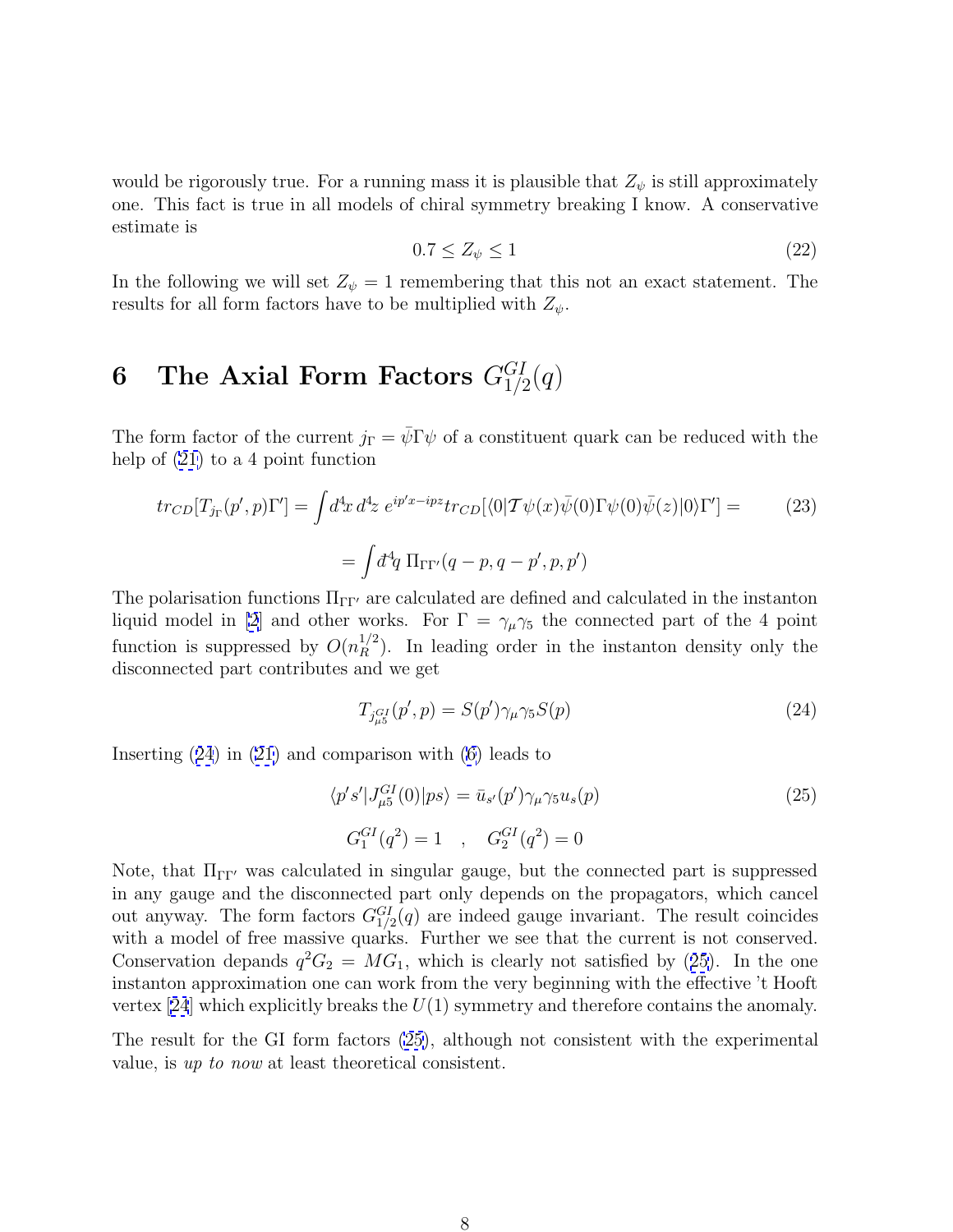#### <span id="page-9-0"></span>**7 The Anomaly Form Factor** A(q) **\***

We will now calculate the anomaly form factor  $A$ . Using again the reduction formula with insertion of the anomaly current  $B(0) = a(0)$  we have to calculate the 3 point function  $T_a(p, s)$ . In the instanton model the field operator  $a(0)$  is replaced by a classical field  $a_A(0)$ where  $A = \sum_I A_I$  is a multi instanton configuration inserted in a. In a given background A the correlator can be written in the form

$$
\langle 0|\mathcal{T}\psi(x)a(0)\bar{\psi}(z)|0\rangle_A = a_A(0)\langle 0|\mathcal{T}\psi(x)\bar{\psi}(z)|0\rangle_A = a_A(0)S_A(x,z)
$$
(26)

where  $S_A(x, z)$  ist the quark propagator in the multi instanton background A. The r.h.s. has now to be averaged over the collective coordinates  $\gamma_I$  of all instantons. Without the factor  $a_A(0)$  this is just the averaged quark propagator calculated in [[2\]](#page-13-0).  $a_A(y)$  is  $2N_f$ times the topological charge density at spacetime point y. In the vicinity of an instanton of charge  $Q_I = \pm 1$  the charge density has a positive/negative bump and is small elsewhere. Therefore  $a_A(y)$  is only nonzero when there is at least one instanton near y. Let us fix exactly one instanton in the vicinity of  $y = 0$ . The orientation and charge of the remaining instantons can be averaged independently, but when averaging the locations  $z_I$  the domain near y has to be avoided. The next step is to assume 2 instantons near y and so on. The relative error we make by neglecting these further contributions and by forgetting about the restriction on  $z_I$  are both of  $O(n_R)$ . In leading order in the instanton density we can therefore fix one instanton near  $y = 0$  and take only this contribution to  $a_A(0)$  into account. The remaining instantons can be averaged as in the pure propagator case and the diagrams which have to be summed and averaged are the same except for the fixing of one instanton  $I$ . The propagator consists of a chain of instanton scatterings  $A_J (J = 1 \ldots N)$ . Repeated scattering at this vertex is allowed. There are two cases: The first case is that all instantons left to all occurrences of instanton I are different to all instantons right to all occurences of instanton I. In leading order in  $1/N_c$  all instantons in the middle section from the first up to the last occurence of  $A_I$  are different to the exterior instantons. The instantons on the left and on the right can be averaged independently leading to averaged multi-instanton propagators. Averaging the middle section, but fixing I leads to the effective vertex  $M<sub>I</sub>$ . The free part of the correlator in momentum space is therefore

$$
T_a^{free}(p, s) = \langle 2N_f Q_I(z_I) \frac{\partial}{\partial \overline{z}} \rangle_I =
$$
  
=  $-2iN_f \hat{Q}(p - s) \sqrt{M_p M_s} S(p) \gamma_5 S(s)$  (27)  

$$
Q_I(z_I) = \frac{1}{2N_f} a_{A_I}(0) = \pm \frac{6}{\pi^2} \left(\frac{\rho}{z_I^2 + \rho^2}\right)^4
$$

 $Q_I(z_I)$  is the charge density of one instanton of charge  $Q_I = \pm 1$  and  $\hat{Q}(q) = \frac{1}{2}(q\rho)^2 K_2(q\rho)$ its fourier transform<sup>3</sup> for  $Q_I = +1$ . For  $p^2 = s^2 = M^2$  the term  $\sqrt{M_p M_s}$  is just the onshell

<sup>&</sup>lt;sup>3</sup> I apologize for the overload of the symbol K:  $K_2(q\rho)$  is a modified Bessel function,  $K_\mu(x)$  is the anomaly current and  $K_{1/2}(q)$  its form factors.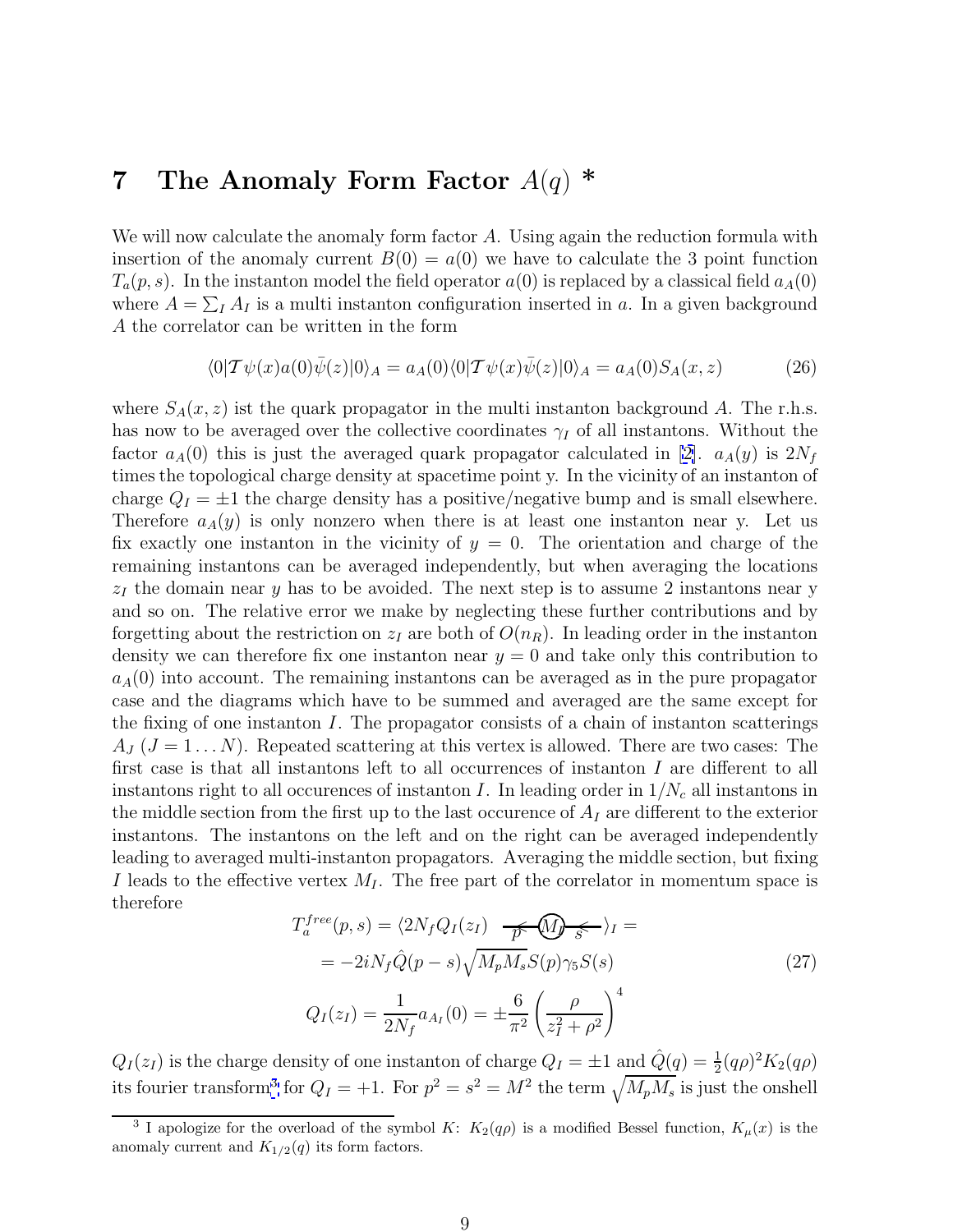<span id="page-10-0"></span>mass M. Inserting  $(27)$  $(27)$  into  $(21)$  $(21)$  and comparision with  $(6)$  $(6)$  we get for the free part of the anomaly form factor:

$$
A^{free}(q) = -N_f \hat{Q}(q) \quad , \quad A^{free}(0) = -N_f \tag{28}
$$

The second case is, that there are common instantons to the left and to the right of instanton I. The connected part of the correlator and the form factor are

$$
T_a^{conn}(p,s) = \left\langle 2N_f Q_I(z_I) \underbrace{V \underbrace{M} \sum_{C^s} \right\rangle_I = \left\langle 29 \right\rangle
$$

 

$$
= -4(N_f - 1)i\hat{Q}(p - s)C_5^s(p - s)F_5(p - s)\sqrt{M_pM_s}S(p)\gamma_5S(s)
$$
  
\n
$$
A^{conn}(q) = -2(N_f - 1)\hat{Q}(q)C_5^s(q)F_5(q) , A^{conn}(0) = N_f - 1
$$
\n(30)

For one flavor the connected part is zero as it should. For two flavors the result can easily derived by using the formulas of [[2](#page-13-0)]. The total anomaly form factor for zero momentum transfer

$$
A(0) = A^{free}(0) + A^{conn}(0) = -1
$$
\n(31)

is independent of the number of flavors! This result is welcomed due to the following argument: The form factors of the axial singlet currents  $j_{\mu 5}$  should not depend on any quark flavor which is not involved in the particle state. One expects that they are independent of  $N_f$ . Due to [\(5](#page-3-0)) matrix elements of  $a(x)$  must then be independent of  $N_f$  too. But this is not obvious because  $a(x)$  is explicitly proportional to  $N_f$  and the gluonic field is not flavor sensitive. The calculation given above shows how the quark interaction cancels the free part, which is proportional to  $N_f$ , so that the total form factor is independent of  $N_f$ at least at zero momentum transfer.

# **8** The Gluonic Form Factors  $K_{1/2}^{GI}(q)$

Now we come to the calculation of  $K_{1/2}(0)$ . The previous calculation can be copied with minor changes.  $a(0)$  has to be replaced by  $K_\mu(0)$ . This in turn induces the replacement

$$
2Q(z_I) \rightsquigarrow G_\mu(z_I) := \frac{1}{N_f} K_{A_I}^\mu(0) \quad , \quad 2\hat{Q}(q) \rightsquigarrow \hat{G}_\mu(q) \tag{32}
$$

 $G_{\mu}(z_I)$  is  $K_{\mu}(0)$  where the gauge field is an instanton centered at  $z_I$  of charge  $Q_I = +1$ and  $G_{\mu}(q)$  is its fourier transform. In regular gauge we get

$$
G_{\mu}^{reg}(z) = \frac{1}{N_f} K_{A_I^{reg}}^{\mu}(0) = -\frac{z_{\mu}(z^2 + 3\rho^2)}{\pi^2 (z^2 + \rho^2)^3}
$$
(33)  

$$
\hat{G}_{\mu}^{reg}(q) = -iq_{\mu}\rho^2 K_2(q\rho) \xrightarrow{q \to 0} -2iq_{\mu}/q^2
$$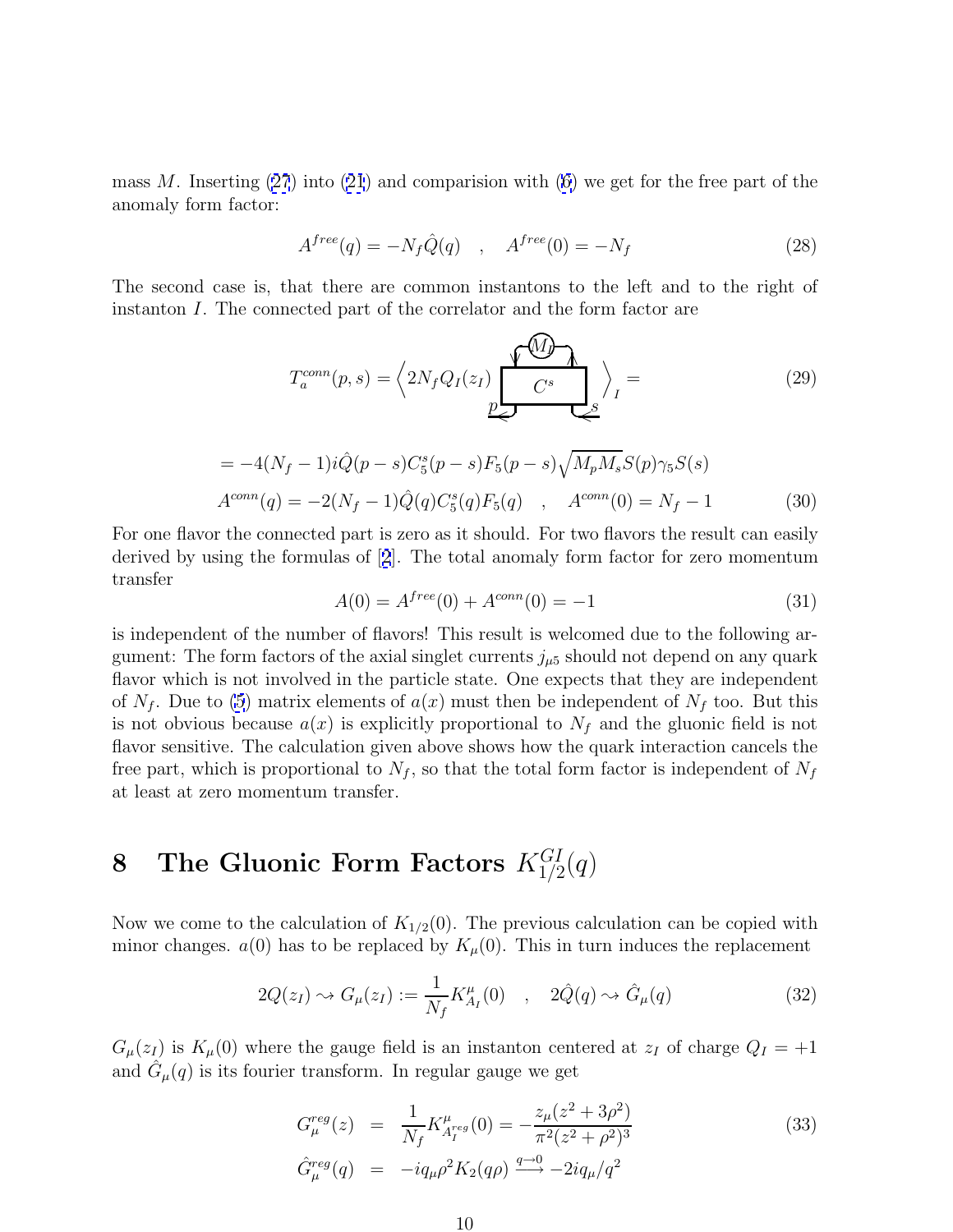<span id="page-11-0"></span>With this replacement in [\(27\)](#page-9-0) and [\(29\)](#page-10-0) and comparison with [\(6\)](#page-3-0)  $K_{1/2}(0)$  can be extracted:

$$
K_1^{reg}(q) = 0 \quad , \quad \lim_{q^2 \to 0} \frac{q^2}{2M} K_2^{reg}(q) = 1 \tag{34}
$$

In singular gauge we get

$$
G_{\mu}^{sing}(z) = G_{\mu}^{reg}(z) + \frac{z_{\mu}}{\pi^2 z^4} , \quad \hat{G}_{\mu}^{sing}(q) = \hat{G}_{\mu}^{reg}(q) + 2iq_{\mu}/q^2 \stackrel{q \to 0}{\longrightarrow} 0
$$
 (35)  

$$
K_1^{sing}(q) = 0 , \quad \lim_{q^2 \to 0} \frac{q^2}{2M} K_2^{sing}(q) = 0
$$

An apparent observation is, that the anomaly form factor  $K_2(q)$  is gauge dependent and recieves a massless pole in regular gauge. The reason for this is the gauge dependence of the anomaly current  $K_{\mu}$  itself. One can show that the forward matrix elements  $K_{1/2}(0)$ are GI for small gauge transformations. A gauge transformation is called small, when it can be smoothly deformed into the unit transformation. On the other hand the gauge transformation, which transforms an instanton from regular gauge to one in singular gauge is large, because the regular solution can not be smoothly deformed into a singular one due to the singularity.

The next striking observation is that the relation

$$
K_1(q) - \frac{q}{2M} K_2(q) = A(q)
$$
\n(36)

is violated in singular gauge as can be seen from (35)

$$
K_1^{sing}(q) - \frac{q}{2M} K_2^{sing} \neq A(q)
$$
\n
$$
(37)
$$

Surface terms are the origin of this violation. For the derivation of (36) one has assumed the vanishing of surface terms. If one replaces the plane wave solution for the state by a wave packet, the state and therefore the matrix elements decrease sufficiently fast at spacial infinity and there are no surface terms. A experimental state is always a more or less localized wave packet rather than an exact plane wave. Therefore in regular gauge there are no surface terms and

$$
K_1^{reg}(q) - \frac{q}{2M} K_2^{reg} = A(q)
$$
\n(38)

is valid for all q. In order to work in singular gauge we have to choose a space-time manifold  $\mathbb{R}^4\setminus\{0\}$  to exclude the unphysical singularity. This small hole should not affect the physics at large distances. Therefore all coordinate space intagrals are integrals over the domain  $\mathbb{R}^4\setminus B_\varepsilon(0)$ . Partial integration can now lead to surface terms at zero. The surface term is non-zero in the case of  $G_{\mu}^{sing}$  as can be seen from (35). This is the reason for the inequality (37). It is surprising that not the slowly decaying regular gauge field causes a surface term at infinity but the strong singularity at the instanton centers in singular gauge leads to surface terms and to a violation of (36).

The following conclusions should be drawn: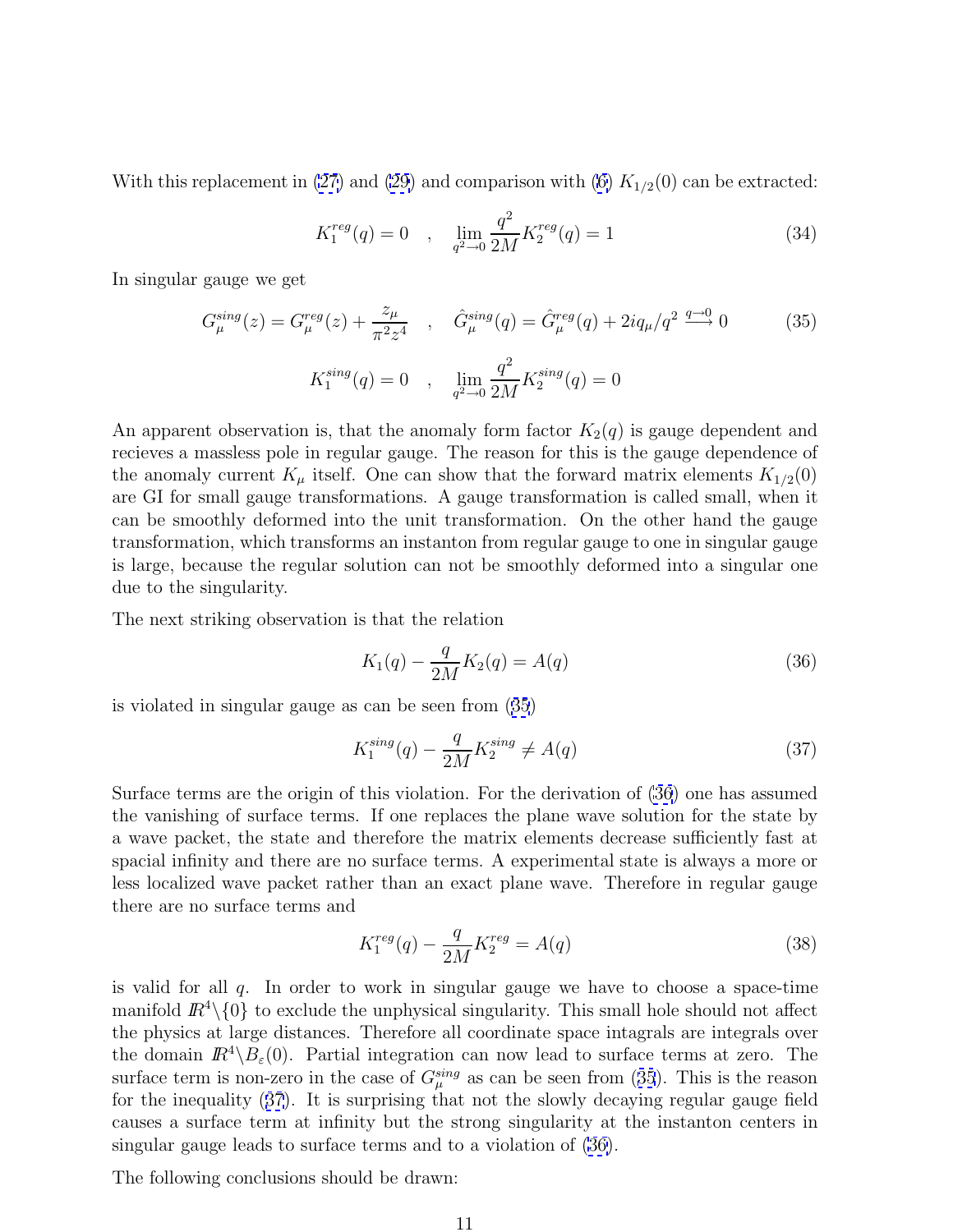- <span id="page-12-0"></span>1. not to consider gauge dependent objects like  $K_{1/2}(q)$  at all or
- 2. save the relation ([36](#page-11-0)) by using regular gauge although this violates the philosophy of [[26](#page-14-0)] or
- 3. modify relation [\(36\)](#page-11-0) by including the surface terms and be careful when performing partial integrations.

In the following discussion we take position 2.

### **9 Discussion**

Comparing the results for the form factors  $\Delta \Sigma^{GI} = G_1^{GI}(0)$ ,  $G_2^{GI}(0)$ ,  $A(0)$ ,  $K_1(0) =$  $K_1^{reg}(0)$  and  $K_2(0) = K_2^{reg}(0)$  summarized in the last row of table [4](#page-6-0) we clearly see that they are in contradiction. It is not possible to determine the remaining form factors in a way that they are consistent with [\(7](#page-3-0)) and ([17](#page-6-0)). The most obvious contradiction is  $\Delta\Sigma^{GI} \neq A(0)$ . An opposite sign of the anomaly would at least be theoretical consistent and would lead to the naive expectations. The only candidate for this violation of the axial ward identities is the neglection of the non-zeromodes. All other approximations respect the symmetries of QCD as discussed in [[2\]](#page-13-0).

Forte [\[25](#page-14-0)] has derived the relation  $\Delta\Sigma + A(0) = 0$  in the instanton model in the case of one quark flavor in quenched approximation and density expansion.  $\Delta\Sigma$  was identified with  $\Delta\Sigma^c$  and  $K_2(0)$  was assumed to be zero (although not explicitly stated). Therefore  $A(0) = K_1(0)$  and from ([15](#page-5-0)) one can arrive at the welcomed result  $\Delta \Sigma^{GI} = 0$ .

In section [8](#page-10-0) I have shown that the anomaly contributes to  $K_2$  and not to  $K_1$ . This is the first discrepancy. Further, in section [6](#page-8-0) I have shown that  $\Delta\Sigma$  has to be identified with  $\Delta\Sigma^{GI}$ . This is the second discrepancy. It may turn out that the inclusion of nonzeromodes removes the discrepancies in a way, that leads to a phenomenological welcomed small  $\Delta\Sigma^{GI}$ . In the one instanton approximation the inclusion is managable and has been performed by [[22\]](#page-13-0) for the meson correlators. The consistent extension to the instanton liquid and to the quark form factors was not yet managable.

These problems might be compared to calculations of the  $\eta'$  mass. A brute force method of calculating the axial singlet meson correlator and extracting  $m_{\eta'}$  by a spectal fit is not successful too. More elaborate arguments, given in [**?**] allowed a successful determination of  $m_{\eta'}$ . The instanton model was only used as a motivation for a selfdual model of QCD. Maybe the same model is able to solve the proton spin problem rather than a brute force calculation.

It might also be possible that the spin problem can not be solved on the level of individual constituent quarks formed out of current quarks but is connected with a strong interaction in the axial singlet channel between different constituent quarks. This possibility in connection with instantons is discussed in [\[23\]](#page-14-0).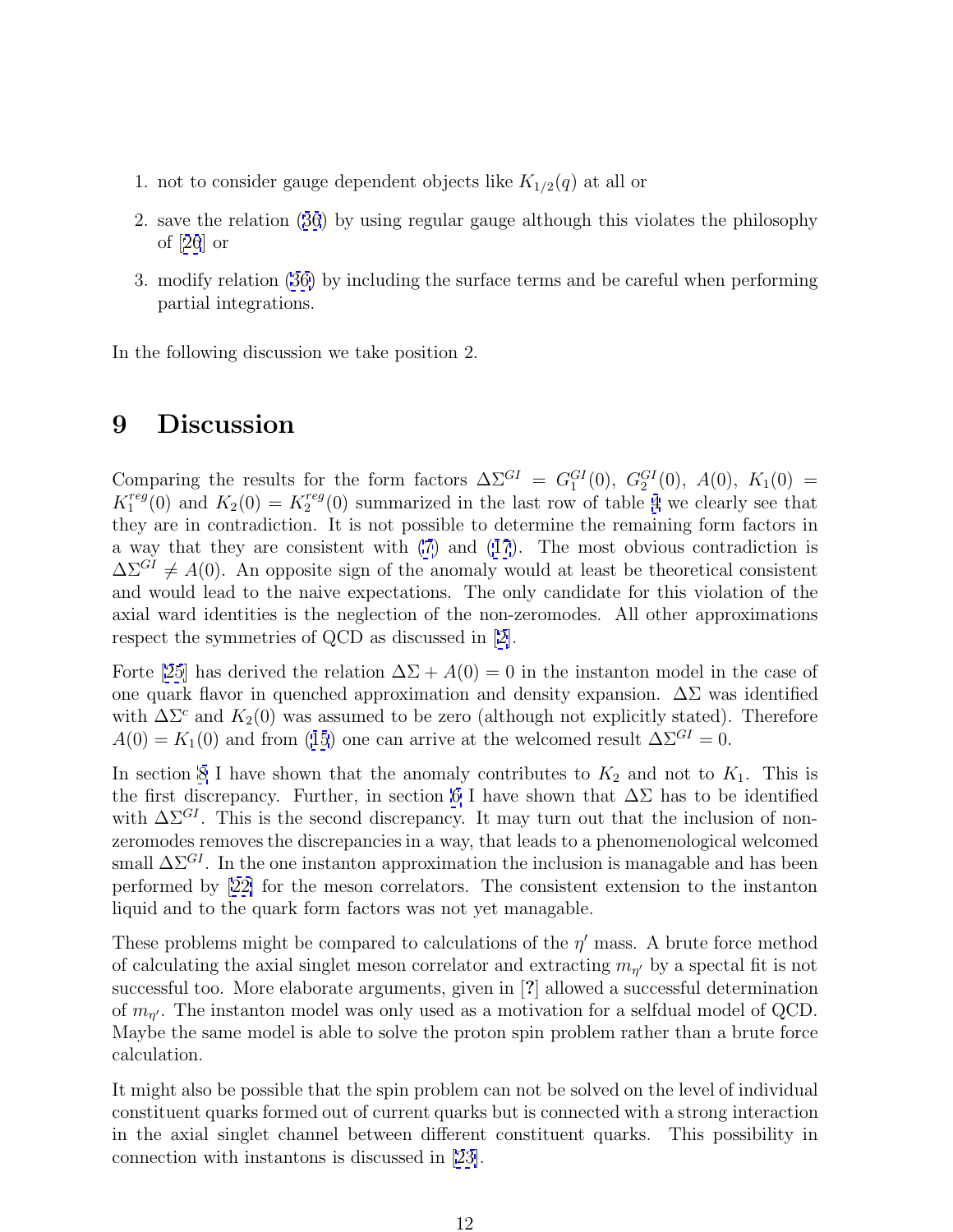#### <span id="page-13-0"></span>**References**

- [1] E.V. Shuryak, J.J.M. Verbaarschot: Quark propagation in the random instanton vacuum; *Nucl.Phys. B410 (1993) 37* Mesonic correlation functions in the random instanton vacuum; *Nucl.Phys. B410 (1993) 55* Baryonic correlators in the random instanton vacuum; *Nucl.Phys. B412 (1994) 143*
- [2] M. Hutter Instantons in QCD and meson correlation functions *LMU-95-01 M¨unchen preprint, Submitted to Zeitschr.Phys.*
- [3] E. Witten: Current algebra theorems for the U(1) "Goldstone boson" *Nucl.Phys. B156 (1979) 269*
- [4] D.I. Dyakonov, V.Yu. Petrov: Instanton-based vacuum from the feynman variational principle; *Nucl.Phys. B245 (1984) 259*; A theory of light quarks in the instanton vacuum; *B272 (1985B) 457*
- [5] J.M.M. Verbaarschot: Streamlines and conformal invariance in Yang-Mills theories; *Nucl.Phys. B362 (1991) 33*
- [6] M.A. Shifman: Anomalies in gauge theories; Phys.Rep. 209 (1991) 341
- [7] L.M. Sehgal: "neutron β-decay"; *Phys.Rev. D10 (1974) 1663*
- [8] H. Fritzsch: The spin density functions of the nucleon; *Phys.Lett. B242 (1990) 451* QCD anomaly and the spins inside the quarks; *Phys.Lett. B256 (1991) 75*
- [9] M. Bourquin et al.: "octet hyperon β-decay"; *Z.Phys. C21 (1983) 26* J. Stern, G. Clement; *Phys. Lett. B231 (1989) 471*
- [10] R.L. Jaffe: The  $q_1$  problem: Deep inelastic scattering and the spin of the proton; *Phys.Lett. B193 (1987) 101*
- [11] E.M. Collaboration: An investigation of the spin structure of the proton in deep inelastic scattering of polarised muons on polarised protons; *Nucl.Phys. B328 (1989) 1*
- [12] S.M. Collaboration: *Measurement of the spin dpendent structure function*  $q_1(p)$  of the proton; *CERN-PRE 94 (1994)*
- [13] M.A. Shifman et al.: "Instanton density modified by light quarks, gluon condensate"; *Nucl.Phys. B163 (1980) 46, B191 (1981) 301*
- [14] S.D. Baas, A.W. Thomas: The EMC spin effect; *Cavendish preprint HEP 92/5 (1992)*
- [15] E. Reya: Polarized structure functions and the spin of the proton; *Dortmund preprint DO-TH 93/09*
- [16] R.G. Roberts: The structure of the proton; *Cambridge (1990)*
- [17] M.A. Shifman: Anomalies in gauge theories; *Phys.Rep. 209 (1991) 341*
- [18] "Axial anomaly": J.S. Bell, R. Jackiw; *Nuovo.Cim. A51 (1969) 47* S.L. Adler, W.A. Bardeen: *Phys.Rev. 182 (1969) 1517*
- [19] J. Kogut, L. Susskind: *How quark confinement solves the*  $\eta \rightarrow 3\pi$  problem; *Phys.Rev. D11 (1975) 3594*
- [20] B. Ioffe: On the choice of quark currents in QCD sum rules for baryon masses; *Z.Phys C18 (1983) 67*
- [21] A.V. Smilga: Vakuum fields in the schwinger model; *Phys.Rev. D46 (1992) 5598* H. Leutwyler, A.V. Smilga: Spectrum of Dirac operator and role of winding number in QCD; *Phys.Rev. D46 (1992) 5607*
- [22] B.V. Geshkeinbein, B.L. Ioffe: The role of instantons in generation of mesonic mass